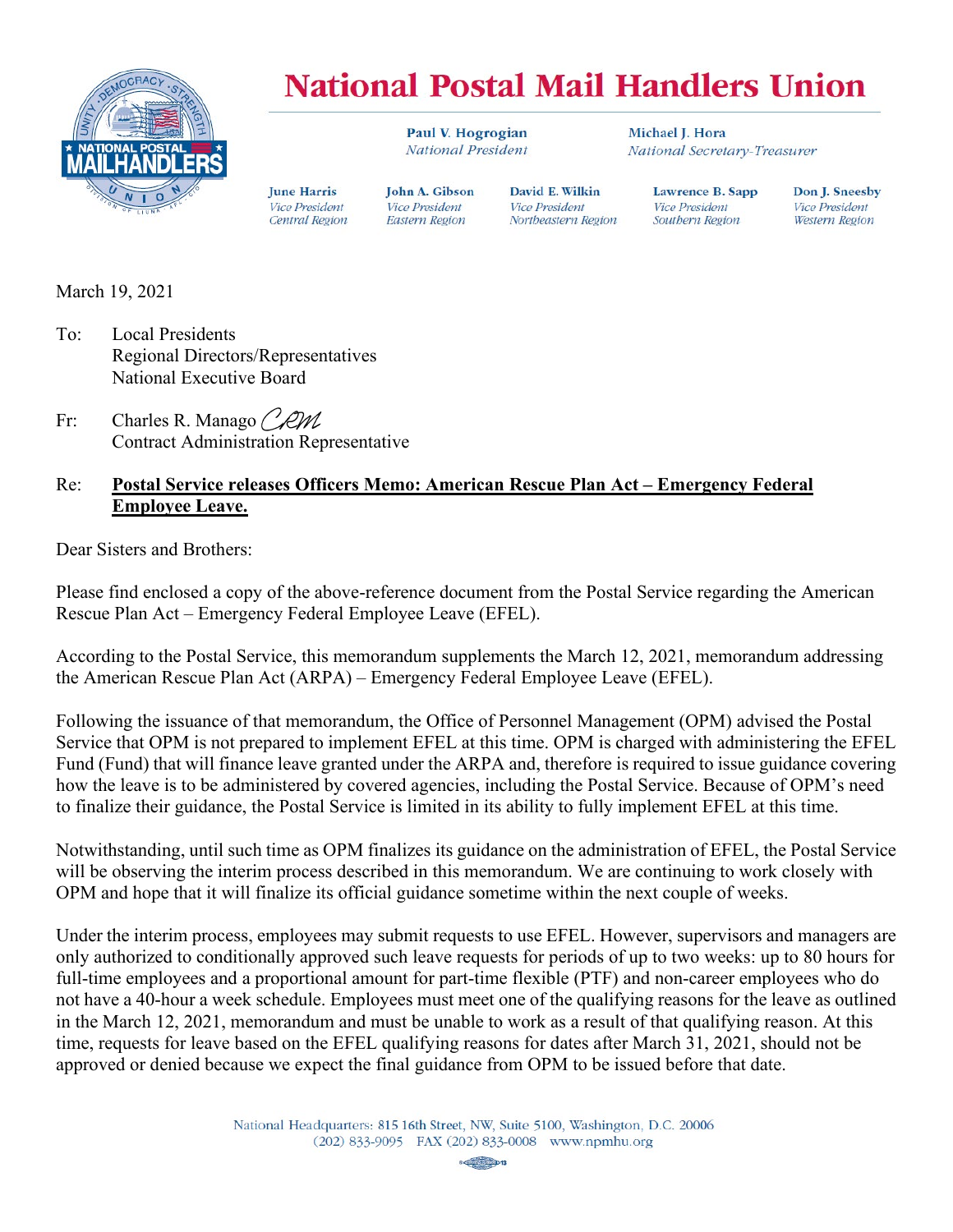

## **National Postal Mail Handlers Union**

Paul V. Hogrogian National President

**John A. Gibson** Vice President **Eastern Region** 

**Iune Harris** 

Vice President

Central Region

David E. Wilkin **Vice President** Northeastern Region

Michael I. Hora National Secretary-Treasurer

> Lawrence B. Sapp **Vice President** Southern Region

Don J. Sneesby **Vice President Western Region** 

You should advise employees that additional requirements, including, but not limited to producing appropriate documentation to support their need for leave, are likely to be imposed once we receive official guidance from OPM. Employees approved for leave on the basis of the EFEL qualifying reasons prior to the Postal Service's implementation of OPM's official guidance, must comply with any such additional requirements to prevent their leave from being converted to a type of the employee's postal leave or leave without pay, as appropriate.

As noted in the March 12, 2021 memorandum, employees seeking to use leave for one of the eight qualifying reasons should submit a PS form 3971 indicating the reason they must take leave, and employees must affirmatively state that they are unable to work because of the qualifying reason. This leave should be managed and tracked within the Enterprise Resource Management System (eRMS). Timekeepers have been instructed to enter the interim hours code 086-21 in eRMS for all employees who seek and are approved for EFEL and then verify the leave is entered in the appropriate timekeeping system using either hours code 086-21 for City or DACA Code O for Rurals. Hours code 086-21 is now available for use.

We will provide prompt updated guidance as soon as we receive the necessary information from OPM.

Please disseminate this information as you deem appropriate. Should you have any questions contact the Contract Administration Department.

Cc: Paul V. Hogrogian, National President Michael J. Hora, National Secretary-Treasurer Teresa L. Harmon, Manager Contract Administration

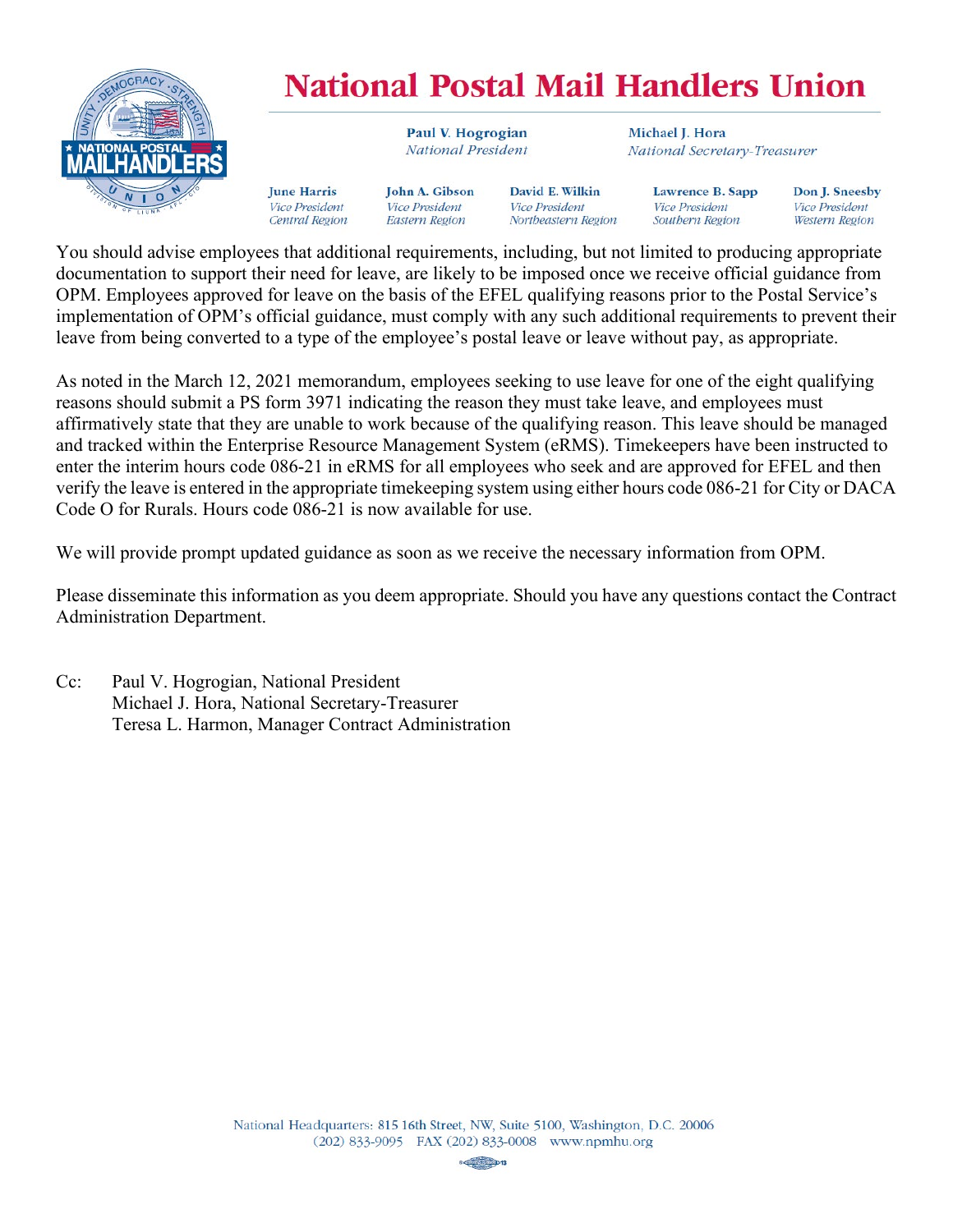DOUG A. TULINO **CHIEF HUMAN RESOURCES OFFICER** AND EXECUTIVE VICE PRESIDENT



March 18, 2021

## **OFFICERS**

SUBJECT: American Rescue Plan Act-Emergency Federal Employee Leave

This memorandum supplements my March 12, 2021, memorandum addressing the American Rescue Plan Act (ARPA)—Emergency Federal Employee Leave (EFEL).

Following the issuance of that memorandum, the Office of Personnel Management (OPM) advised the Postal Service that OPM is not prepared to implement EFEL at this time. OPM is charged with administering the EFEL Fund (Fund) that will finance leave granted under the ARPA and, therefore, is required to issue guidance covering how the leave is to be administered by covered agencies, including the Postal Service. Because of OPM's need to finalize their guidance, the Postal Service is limited in its ability to fully implement EFEL at this time.

Notwithstanding, until such time as OPM finalizes its guidance on the administration of EFEL. the Postal Service will be observing the interim process described in this memorandum. We are continuing to work closely with OPM and hope that it will finalize its official guidance sometime within the next couple of weeks.

Under the interim process, employees may submit requests to use EFEL. However, supervisors and managers are only authorized to conditionally approve such leave requests for periods of up to two weeks: up to 80 hours for full-time employees and a proportional amount for part-time flexible (PTF) and non-career employees who do not have a 40-hour a week schedule. Employees must meet one of the qualifying reasons for the leave as outlined in my March 12, 2021, memorandum and must be unable to work as a result of that qualifying reason. At this time, requests for leave based on the EFEL qualifying reasons for dates after March 31, 2021, should not be approved or denied because we expect the final quidance from OPM to be issued before that date.

You should advise employees that additional requirements, including, but not limited to producing appropriate documentation to support their need for leave, are likely to be imposed once we receive official quidance from OPM. Employees approved for leave on the basis of the EFEL qualifying reasons prior to the Postal Service's implementation of OPM's official quidance, must comply with any such additional requirements to prevent their leave from being converted to a type of the employee's postal leave or leave without pay, as appropriate.

As noted in my March 12 memorandum, employees seeking to use leave for one of the eight qualifying reasons should submit a PS Form 3971 indicating the reason they must take leave, and employees must affirmatively state that they are unable to work because of the qualifying

**475 L'ENFANT PLAZA SW** WASHINGTON DC 20260-4000 WWW.USPS.COM